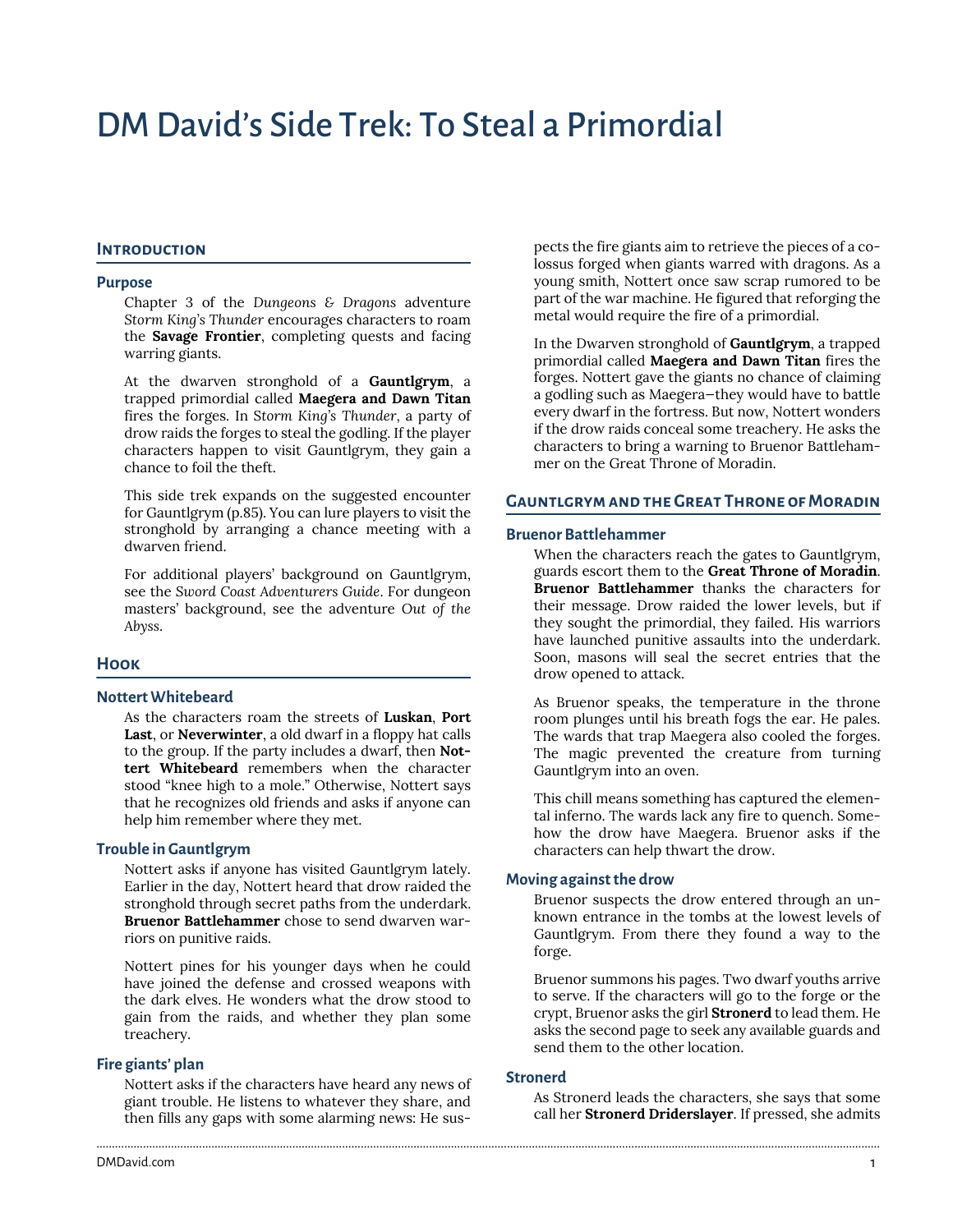she never fought a drider, but that she saw one once and hid. She resists telling that she saw the creature in the crypts. She fears getting in trouble for exploring the catacombs.

# <span id="page-1-0"></span>**Tale of the drider**

Sometime, when the characters need to narrow in on the drows' route to the underdark, Stronerd asks the characters to "promise not to tell." She confesses her tale of spotting a drider. "They come from the underdark, don't they? Maybe that's where the drow go." She can lead the characters to the spot.

# **Mine carts**

To travel to the Iron Tabernacle or the Forge, Stronerd leads the group to a track where mine carts wheel by, propelled by magic. She runs alongside a cart, climbs aboard, and then urges the group to join her. At points, she leaves her cart to rush ahead and switch the tracks. When the carts near their destination, Stronerd tells everyone to jump off.

# **Drow plan**

# **Raiding party**

The fire giant chief **Duke Zalto** allied with the drow of **House Xorlarrin** to steal the Maegera the Dawn Titan from the forges. He gave them an Iron *Flask* to contain the godling. The cunning, never-say-die mage **Draac Xorlarrin** leads the mission. His younger cousin **Taal** accompanies him.

Draac's plan includes three groups:

- Draac's strike team of Draac and Taal, 2 **drow mages**, 2 s**hadow demons** summoned by the mages, and 8 **drow elite warriors**
- a band of 5 **doppelgängers** posing as shield dwarves
- 2 driders who defend the route to the underdark

#### **Meanwhile in the forges**

As the PCs speak with Bruenor, Draac and his strike team murder the guards at the forge. They bottle Maegera in an iron flask. Then they make their way through the Tabernacle to the crypts below.

Draac and Taal both concentrate on giving two advanced scouts *Greater Invisibility*. Many routes lead through the **Tabernacle**. The invisible scouts seek a path free of guards. The drow communicate through *Rary's Telepathic Bond*.

Draac's team of doppelgängers have already diverted guards from the escape route. The shapechangers now gather for a final retreat to the underdark.

Two driders cling to the walls of a vertical shaft down to the underdark. They defend this choke point against a dwarves and a counter attack.

# **The Great Forge**

#### **Victims of attack**

The great forge occupies a sprawling chamber, crisscrossed with walkways overlooking workspaces. Pipes and pulleys stretch between the walkways. Some workspaces rise on stone platforms; other sections lie in shallow pits. Ore buckets dangle over anvils, tool racks, and furnaces. Now, frost blankets everything. Ice floats atop the quenching pools.

The bodies of slain guards and smiths lie among dropped tools. Some corpses appear frozen, as if by a cone of cold. Others died from blades, while a few show no visible wounds.

The dwarves without visible injuries died from the psychic rending of shadow demons.

#### **Escape path**

If the characters attempt to track the drows' path from the forge, they find a trail of blood. If they seem unsure of where to go, Stronerd tells her tale. See [Tale](#page-1-0) [of the drider.](#page-1-0)

#### **Attack from the elemental plane of fire**

Maegera's long presence in the forges narrowed the gap between it and the elemental plane of fire. Sometimes outsiders visit.

As the characters leave the forge, they come under attack.

Patches of stone around them crack. Fissures spew jets of fire and shards of stone. Within the flames, 2 firey creatures with the humanoid upper bodies and snake tails shimmer into existence alongside 5 burning snakes.

The visitors consist of 2 **salamanders** and 5 **fire snakes**.

The creatures sensed that something has taken Maegera from its prison. They assume the characters might somehow hold the primordial, so they attack to free it. The active wards in the forge prevent the salamanders from leaving the area.

#### **Crypts**

#### **Iron Tabernacle**

Endless crypts fill the lowest levels of Gauntlgrym, under a part of the city called the Iron Tabernacle.

The Iron Tabernacle stretches across a vast chamber in the center of Gauntlgrym. Walkways and grand stairs cross between cathedrals and statues honoring the gods. Now the stonework crumbles and decorations fade.

#### **Escape route**

............................................................................................................................................................................................................................................................

The drows' route to the underdark passes through a place in the crypts, where two shafts lead down. In this area, the characters will confront the thieves.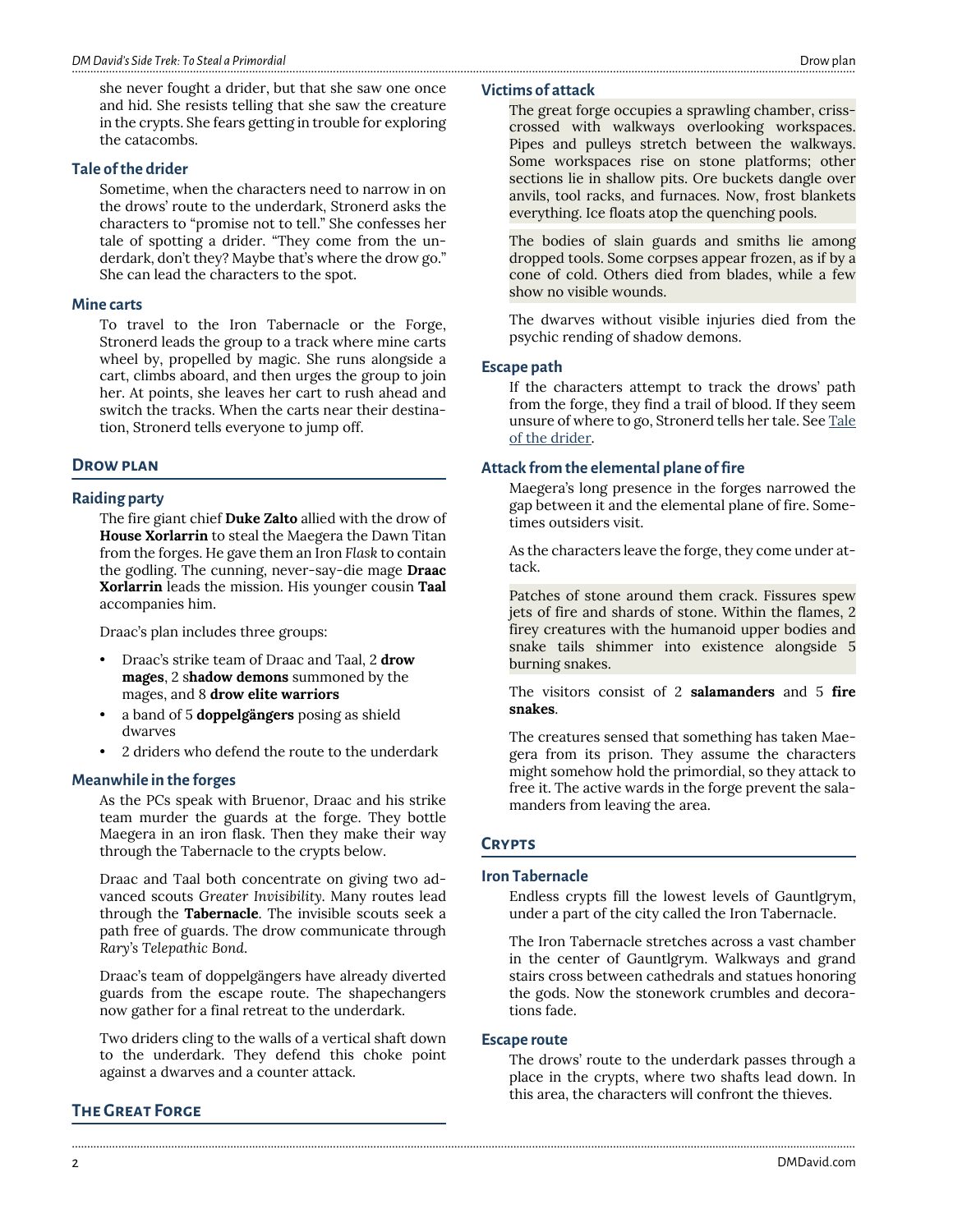# **Upper level crypts**

#### **Features**

Everburning flames cast dim light through this old section of the crypts. The ceilings are 8-feet high. The sarcophagi and burial vaults bear sculpted images of the departed's face and a carved records of their lineage.

Three passages lead into this area of the crypts. Draac and his strike team know catacombs well enough to approach from any of the three passages.

A pit shaft and a collapsed floor both lead to a lower level and routes to the underdark. The drow can levitate down either descent. The prefer escaping through the shaft defended by driders.

# **Key**

# **1 Doors**

Stronerd brings the characters through these doors into the crypts.

#### **2 Meeting place.**

............................................................................................................................................................................................................................................................

If the characters come to the crypts **after visiting the forges,** all the doppelgängers have escaped to the underdark.

If the characters come to the crypts without visiting the forges, 5 **doppelgängers** wait. Two stand near the top of the broken stair and three near the ceremonial pool.

The doppelgängers wear the form of shield dwarves.

One claims that this area shows no sign of passing drow. It asks the players to investigate a nearby crypt. As it speaks, a dwarven ghost appears at the foot of the broken stairs and sadly shakes her head. She does not speak. If asked where to find the drow, she will lead characters to the secret door at 2.

If the characters ignore the doppelgängers orders, the shapechangers attempt to flee through the secret door at 3 and down the rope ladder at 4. When the doppelgängers open the secret door, the driders attack the characters.

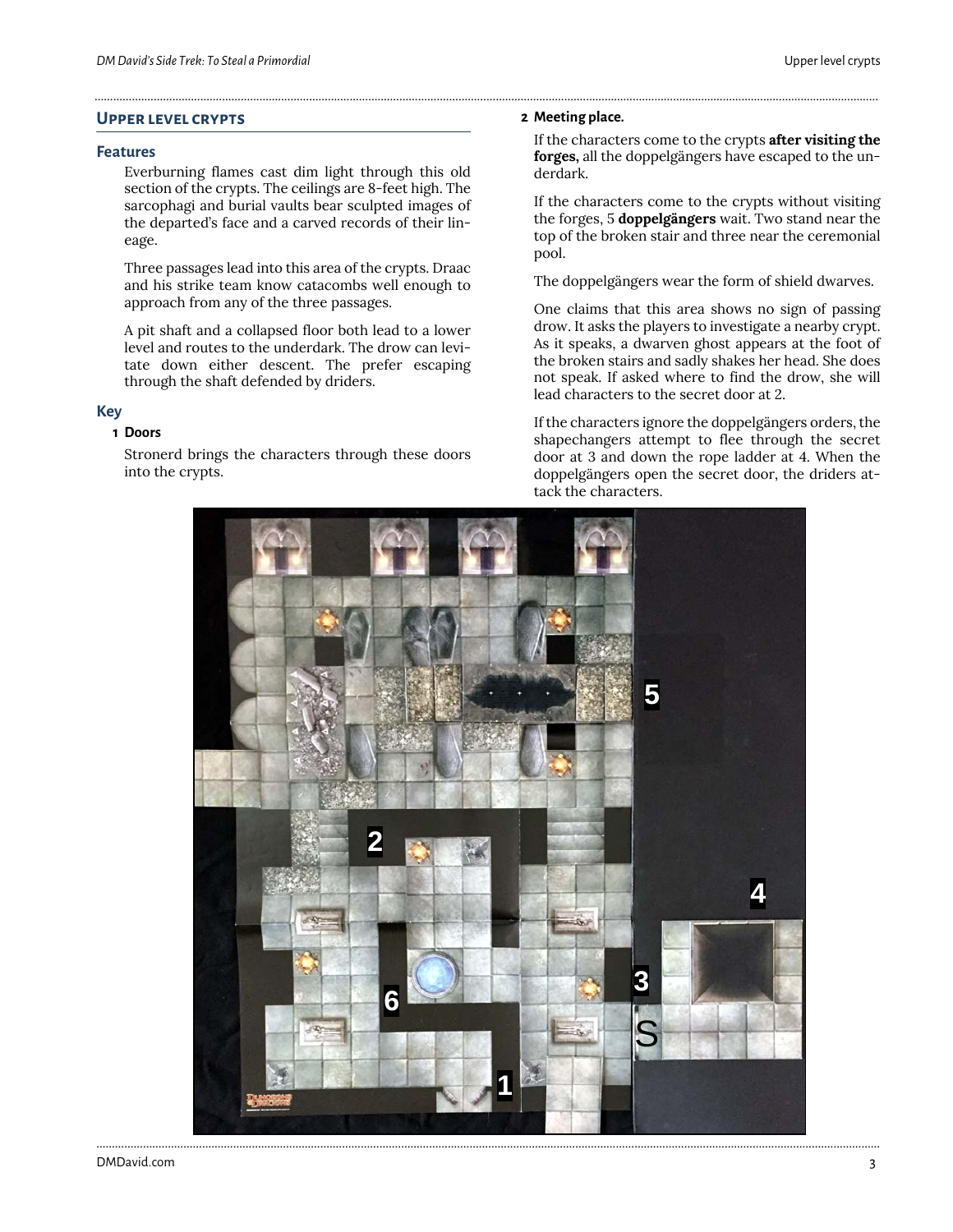#### **3 Secret door.**

Finding this secret door requires a D**C 15 Wisdom (Perception)** check. The drow raiders and their doppelgängers allies came this way.

#### **4 Pit shaft.**

This pit drops 30 feet to the chambers below. A rope latter hangs from spikes and down the shaft. 2 driders cling to the walls of the shaft. If the secret door opens, one drider climbs to the top to investigate.

#### **5 Floor collapse.**

The hole drops 30 feet to the chambers below. Near the rift, deep cracks radiate where the floor remains unstable.

Any medium or larger creature that steps on it causes the rock to fall away. The creature must make a **DC 15 Dexterity** save to jump aside. Failure results in a 30 foot fall for 3d6 damage.

The following map shows the collapse after all the unstable floor has fallen away.



The drow know that the hole leads to their escape route, but do not know of the fragile floor.

If they decide to flee this way, and they discover the weak floor, they will cast levitation before vaulting over the cracks and descending.

#### **6 Ceremonial pool.**

Only a puddle covers the bottom.

#### **Lower Level passage to the underdark**

Three passages lead from this level into the underdark. The drow know this area well enough to reach the underdark through any of the passages. If a chase reaches any of the passages, extend it into a cavern that goes as far as needed.

The following map shows which areas of the lower level correspond to the shaft and collapse on the upper level.



An unmarked, lower-level map appears on the next page.

# **DROW CONFRONTATION**

# **Time of arrival**

Draac's strike team consists of Draac and Taal, 2 **drow mages**, 2 s**hadow demons** summoned by the mages, and 8 **drow elite warriors**. Draac and Taal have each used their 5th-level spell slots and one of their 4thlevel slots.

If the characters come to the crypts **after visiting the forges**, the drow arrive at the same time through another passage.

If the characters **skipped the forge**, they have a chance to position themselves for a drow arrival. When the drow do arrive, their invisible scouts will select a route that appears least defended.

# **Tactics**

The 2 invisible drow elite warriors and 2 shadow demons enter the crypts first. The drow use invisibility and stealth. The demons use incorporeal movement and shadow stealth. Until one stealth roll falls below a nearby characters' passive perception, all four position themselves for an ambush.

When a character notices or the ambushers feel ready to attack, they strike. Draac and Taal lead the other 6 elite warriors in through the least defended passage. The group attempts to levitate down one of the shafts to the lower level, and then to find a safe passage to the underdark.

#### **Treachery**

............................................................................................................................................................................................................................................................

If Draac sees right moment, he ducks out of sight and casts *Greater Invisibility* on himself. He attempts to escape alone through the collapsed floor. In his haste, Draac overlooks the unstable areas.